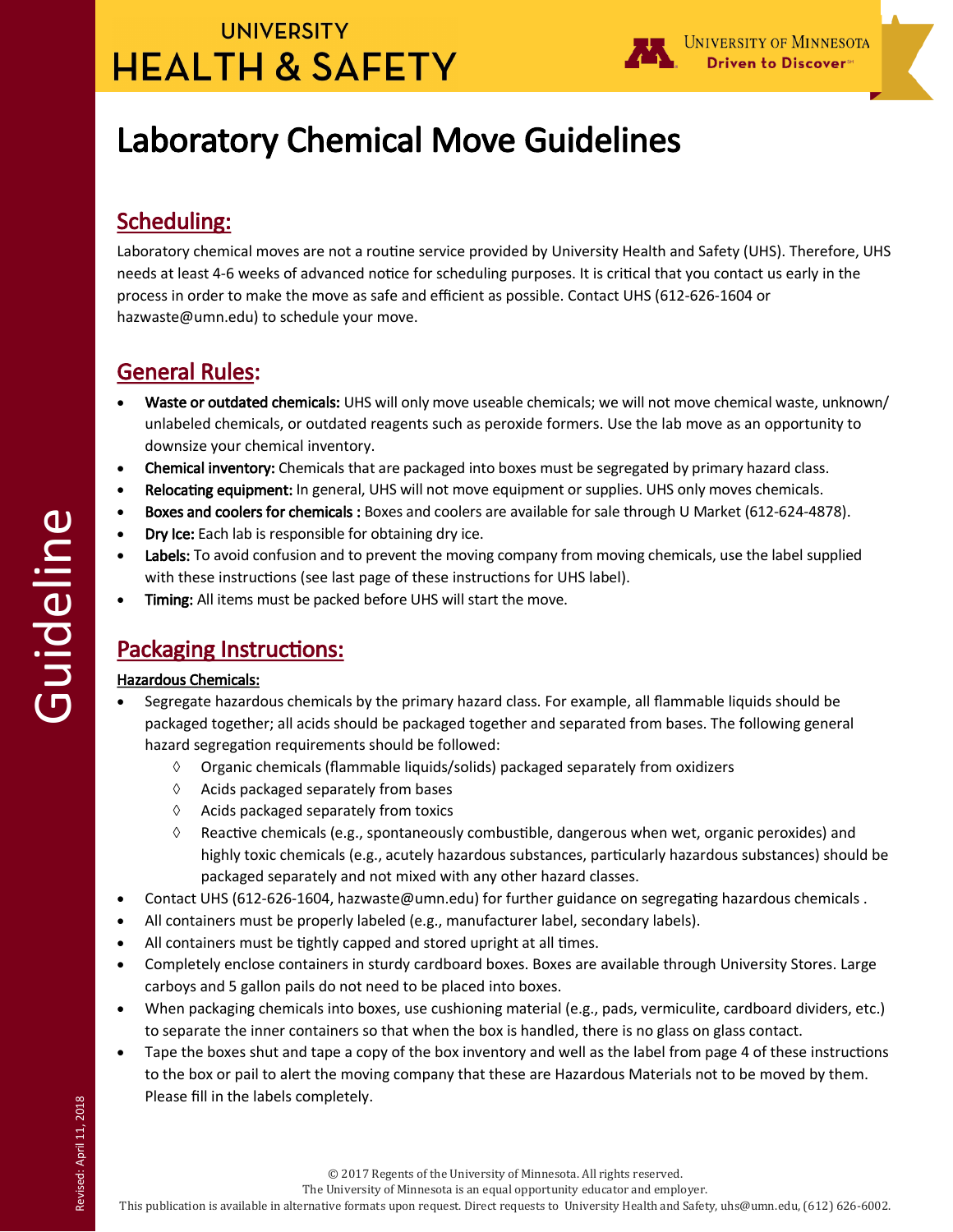# **UNIVERSITY HEALTH & SAFETY**



## Laboratory Chemical Moves Guidelines (cont.)

## Packaging Instructions (cont.):

#### Infectious Substances and Biological Toxins:

- Always pack these materials in a leak-proof sealed primary container within a leak-proof sealed secondary container. If the primary container is glass, the secondary container must be a sealed, rigid, non-breakable container.
- Place sufficient absorbent material between the primary and secondary containers to absorb the volume being transported.
- Place a biohazard sticker on the container with the agent name and the name and phone number of contact.
- Someone from the laboratory at delivery address should be on hand to receive these items.

#### Radioactive Materials:

Contact the Radiation Protection Division (612-626-6002) for advice on how to properly move radioactive materials.

#### Compressed Gas Cylinders:

- UHS will only move small, non-demurrage cylinders (e.g., lecture bottles).
- Contact U Market (612-624-4878) for assistance with moving large cylinders.
- Disconnect gas cylinders from regulators and equipment and cap all cylinders. Let UHS know in advance if you need caps.
- For liquid nitrogen cylinders, each lab should contact their vendor for pick-up of cylinders in your current lab, delivery of new or relocation of cylinders and the re-connection in new location.
- Do not label compressed gas cylinders with mover's labels.

#### Refrigerated and Frozen Items:

- Each lab must empty refrigerators and freezers before their scheduled move time. Place contents into a suitable cooler. Label the refrigerator or freezer with the mover's label and the cooler with the UHS label found on the last page of this packet. Note: An exception may be made for chest and ultra-cold (-80 C) freezers. At the lab's discretion, this equipment may be moved with contents inside. However, it is important that you realize that the equipment will be jostled and possibly tipped to a 45 degree angle. If you choose to move this equipment with contents loaded, it is highly recommended that you secure items so they do not shift during the move.
- UHS will move coolers to the new location as quickly as possible and additional scheduling will likely be necessary. However, UHS does not guarantee that the contents will remain at proper temperatures.

© 2017 Regents of the University of Minnesota. All rights reserved.

The University of Minnesota is an equal opportunity educator and employer.

This publication is available in alternative formats upon request. Direct requests to University Health and Safety, uhs@umn.edu, (612) 626-6002.